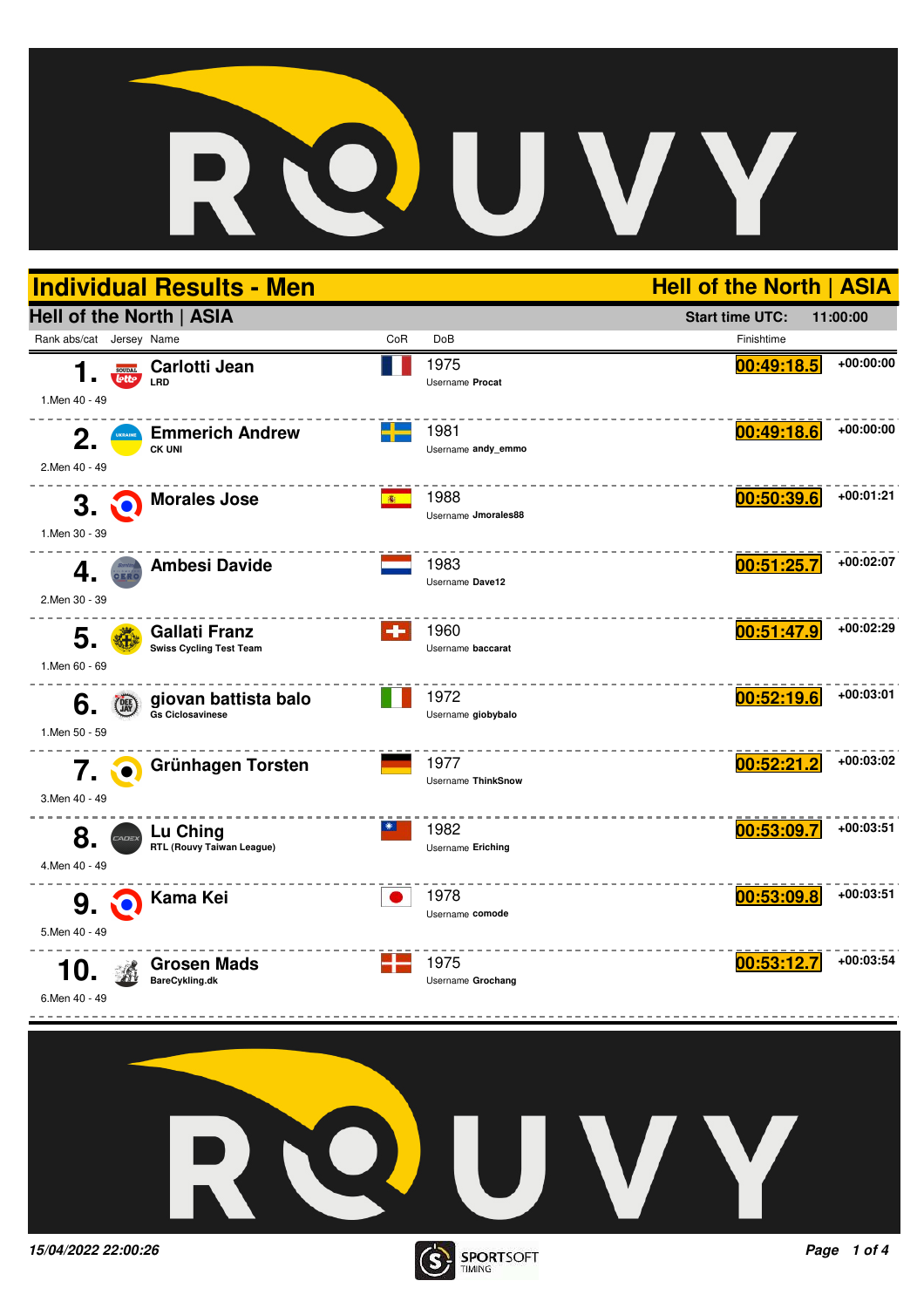



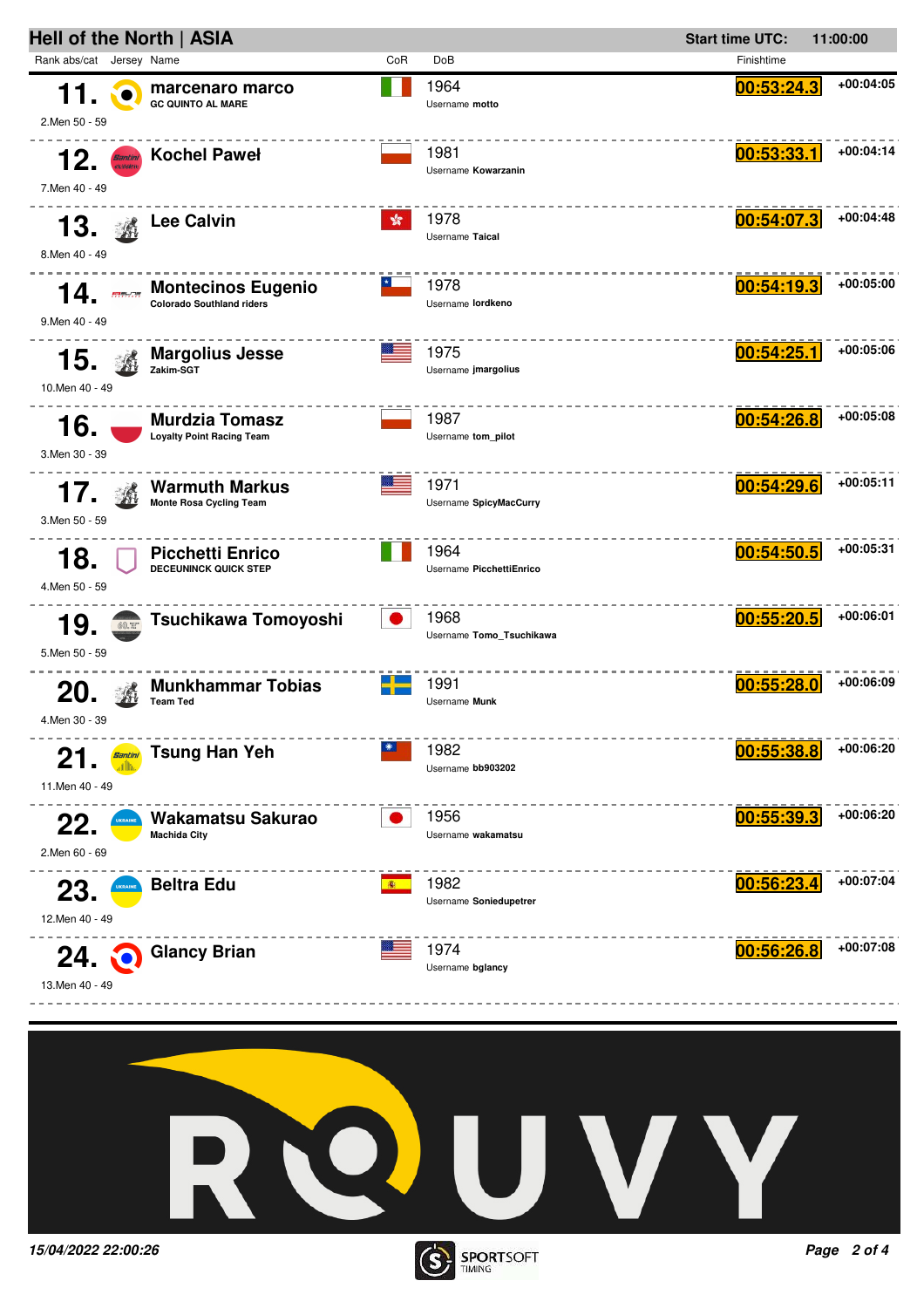



TIMING